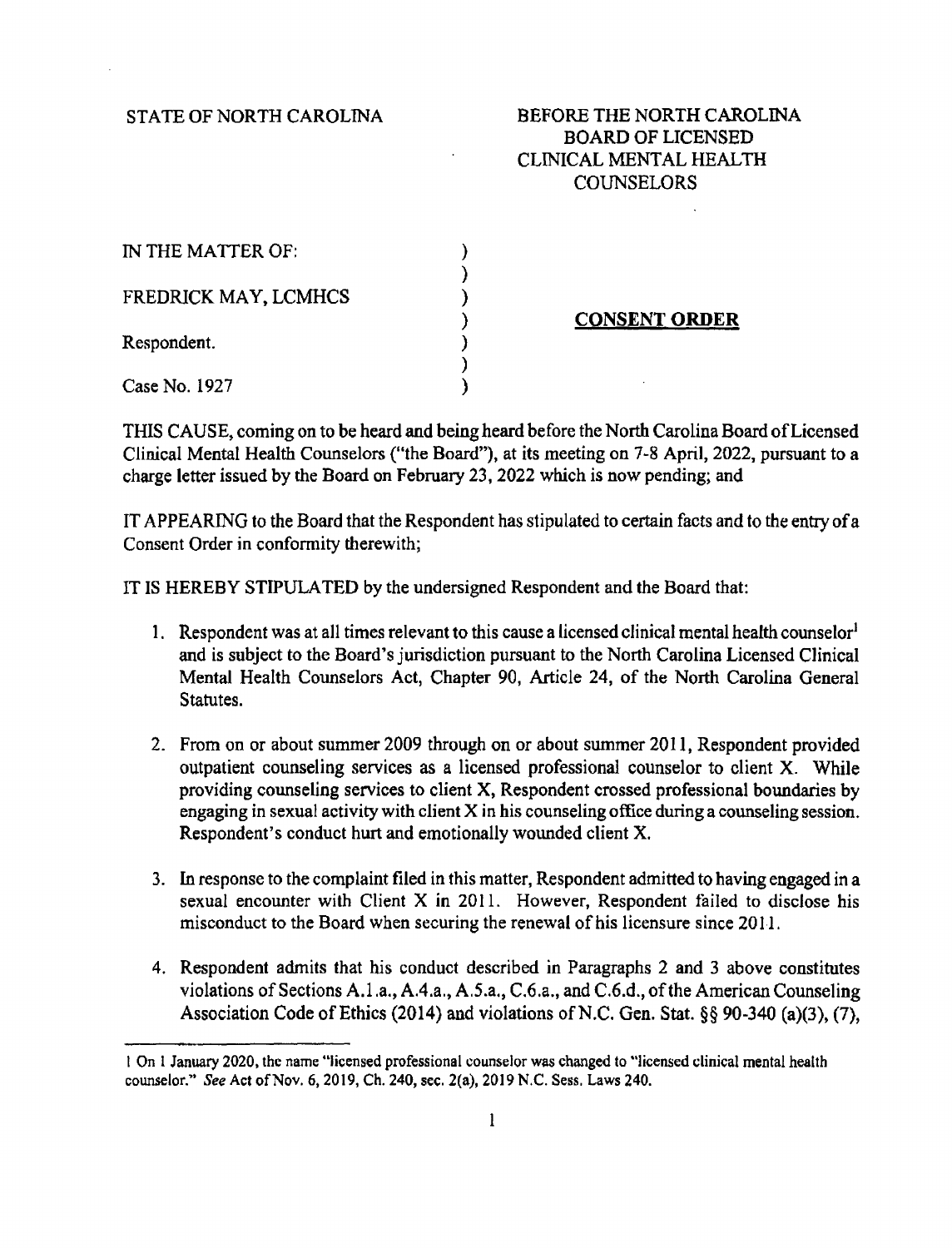{9), (10), { 13), and {14) of the North Carolina Licensed Clinical Mental Health Counselors Act.

- 5. The Board and Respondent wish to avoid the time and the costs associated with full litigation of this matter and, in lieu of any proceedings, enter into this Consent Order.
- 6. Respondent expressly waives notice of hearing, a hearing, the making.of findings of fact and conclusions of law, and all further proceedings before the Board to which the Respondent may be entitled by law. Respondent further agrees that presentation of this Consent Order to the Board for approval shall not constitute improper ex parte communication between the Board and its counsel, or the Board and its staff, nor require the recusal of the members of the Board from consideration of this matter before the full Board, should a hearing be required in this case.
- 7. Respondent forever releases the State of North Carolina, the North Carolina Board of Licensed Clinical Mental Health Counselors, and all its members, officials, agents, representatives and employees, both past and present, in their individual or official capacities from any and all liability, suits, claims, and causes of action, arising prior to or as a result of the execution of this Consent Order.
- 8. Respondent waives the right to seek judicial review or to otherwise challenge the validity of this Consent Order in any court. Respondent understands and agrees that this Consent Order shall be effective only after approval by the full Board and signature of its Chairperson.
- 9. This Consent Order contains the entire agreement between the undersigned, there being no agreement of any kind, verbal or otherwise, which varies, alters, or, adds to this Consent Order.
- 10. This Consent Order shall constitute disciplinary action against the license of Respondent, pursuant to N.C. Gen. Stat. §90-340(a).

Based upon the record and the foregoing stipulations,

NOW, THEREFORE IT IS HEREBY ORDERED as follows:

- I. Respondent agrees to voluntarily RELINQUISH his license on or before May 1, 2022 and shall not seek to reinstate his license at any time in the future.
- II. Should Respondent apply for re-licensure in the future, the Board shall have access to its entire investigative file in this matter in review of his application.
- III. No later than May 1, 2022, Respondent shall cease to engage in any activities that meet the definition of the practice of counseling under N.C. Gen. Star. § 90-330(a)(3), or that fall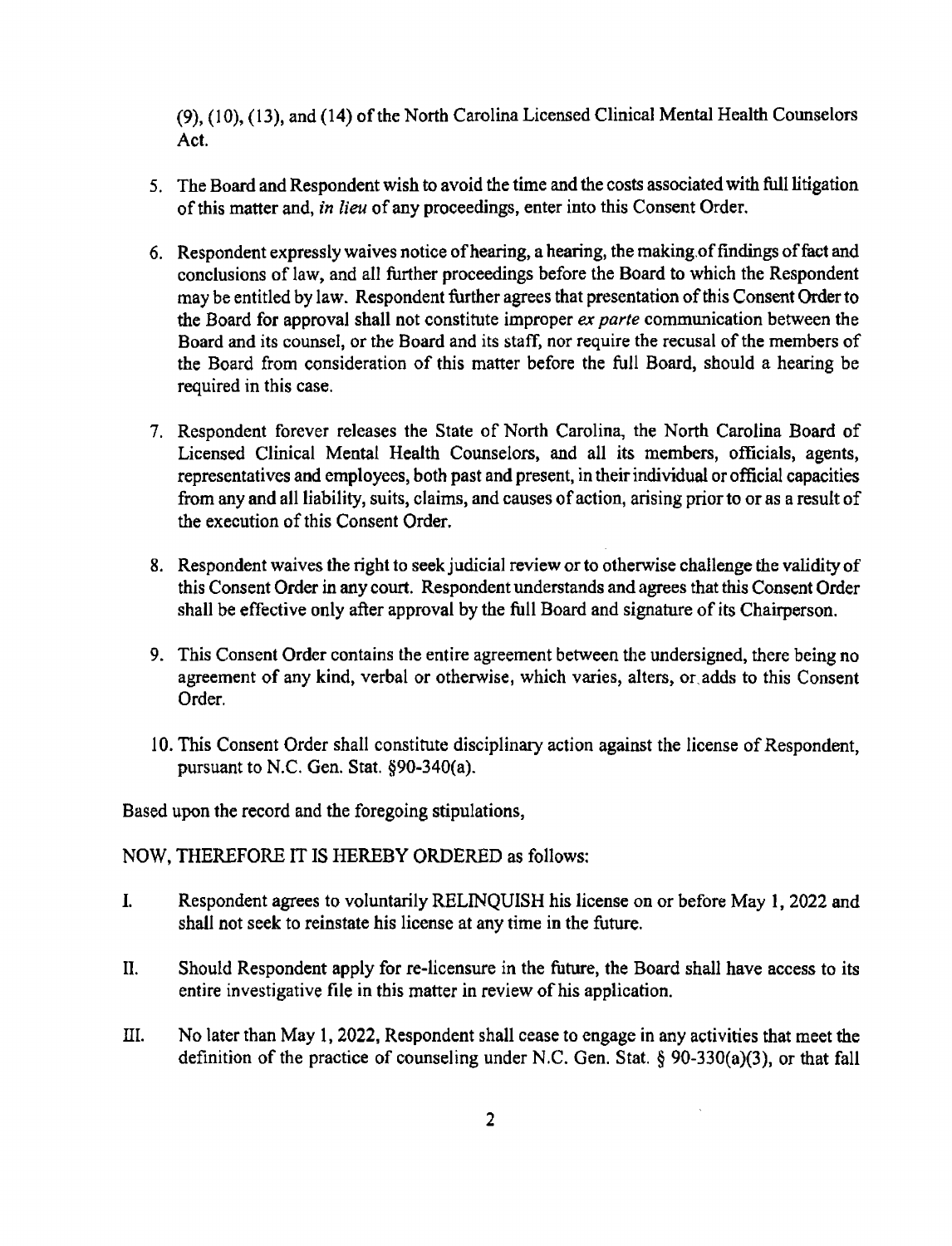under the prohibitions set forth in N.C. Gen. Stat. § 90-331.

- $IV.$  No later than May 6, 2022, Respondent shall turn in his license to practice counseling in North Carolina to the Board. In the event Respondent is unable to find his license to practice counseling in North Carolina, he shall submit an Affidavit to the Board stating that despite his diligent search, he was unable to Iocate his original license and that in the event he finds it in the future, he will promptly turn it to the Board. Respondent shall mail his license or an Affidavit to: Melonie Davis, Board Executive Director, North Carolina Board of Licensed Clinical Mental Health Counselors, 2C Terrace Way, Greensboro, NC 27403.
- V. No later than May 6, 2022, Respondent shall provide a signed Affidavit (a written statement made under oath or affirmation taken before a person having authority to administer such oath or affirmation) to the Board, attesting that he has terminated and transferred all of his patients/clients by May 1, 2022. Respondent shall further attest that he is no longer engaged in the practice of counseling in any way. The Affidavit shall be mailed Affidavit to: Melonie Davis, Board Executive Director, North Carolina Board of Licensed Clinical Mental Health Counselors, 2C Terrace Way, Greensboro, NC 27403.
- VI. The failwe of Respondent to abide by any provisions of this Consent Order shall result in further action by the Board, including seeking an injunction in Superior Court, in the discretion of the Board.
- VII. The Board shall maintain this Consent Order as a public record pursuant to N.C. Gen. Stat. § § 132-1 and 90-340(f) and shall provide copies to the American Counseling Association and the National Boazd of Certified Counselors, and to other agencies or individuals as required bylaw.

[The rest of this page is intentionally left blank].